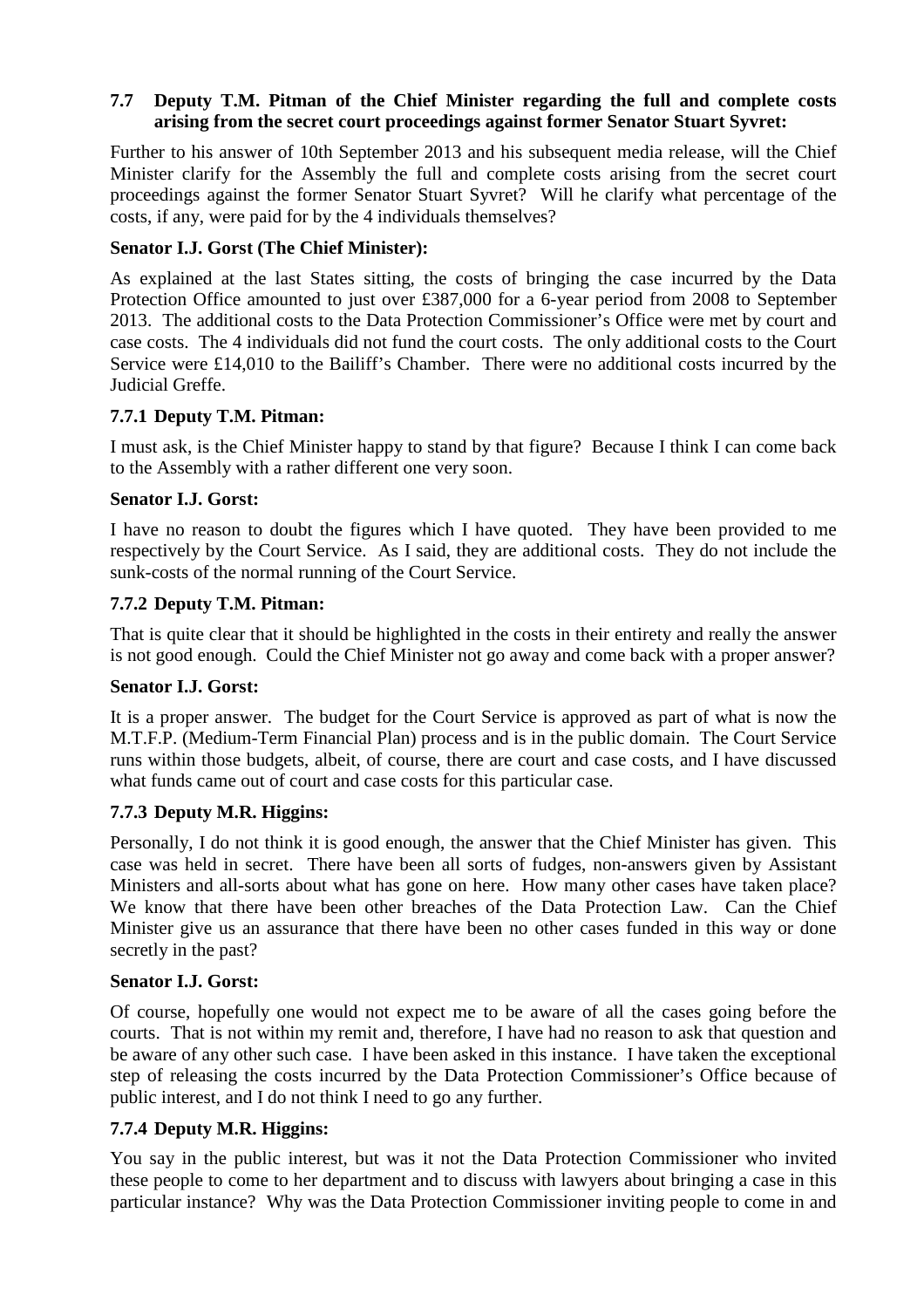form an action and then the public pick up the bill for it when other people, where there has been data protection breaches, have not been given any financial assistance whatsoever?

#### **Senator I.J. Gorst:**

It is my understanding that the judgment made it perfectly clear that the Data Protection Commissioner acted within her remit and in accordance with the law and Members of this Assembly should be satisfied with that. It appears to me that some Members are not satisfied with the law. If Members wish to see changes to any piece of legislation, that is perfectly within the remit of a Legislative Assembly, which we are.

#### **7.7.5 Deputy G.P. Southern:**

How much money was taken from the court and case costs funds to pay for this case?

#### **Senator I.J. Gorst:**

I have answered that on a previous occasion and I have just answered it again this morning.

#### **The Deputy Bailiff:**

I understood the Chief Minister to say what he said earlier, that he had answered the question earlier this morning.

#### **7.7.6 Deputy M. Tadier:**

The Chief Minister has asked whether Members are happy and they can bring their own amendment, but is the Chief Minister happy that a precedent now seems to have been set that in the past, a case which seems to be a libel case of defamation, has used data protection instead? Because the test, of course, is that some content on a website is found to be harassing. Should the test not be whether it is factual or not? Because something can be harassing and it can also be true. Is the Minister concerned that, again, public money is being used and we have created a precedent here that anybody on any site who does not like what is being written about them can now have their court cases funded and their names removed by the taxpayer?

#### **Senator I.J. Gorst:**

I would have thought the Members of this Assembly were fully acquainted with the Data Protection Law because they have licences as individuals to handle data. The way that we handle data is very important in the way that other individuals, reporters and media, *et cetera*, who handle data should abide by the Data Protection legislation. If they are not doing so, then they should expect to suffer the consequences of not complying with that piece of legislation. The court, as I understand it, made it quite clear in its findings that damage had been caused to those individuals in the way that the data had been handled.

## **7.7.7 Deputy M. Tadier:**

Is not the only issue here that nobody had heard about this Data Protection Law being used in what would otherwise be a libel case, apart from the first time it is used that we know about when it is used against a very high profile figure who is an enemy of the establishment? That is how it is perceived. Will the Minister speak on that issue and talk about whether that recourse will be available to anybody else who wants to take action about defamation?

#### **Senator I.J. Gorst:**

It was a data protection case and it was connected with data handling, and that is very different from libel.

## **The Deputy Bailiff:**

Can I remind Members that this is a question about the costs which have been incurred?

#### **7.7.8 Deputy M.R. Higgins:**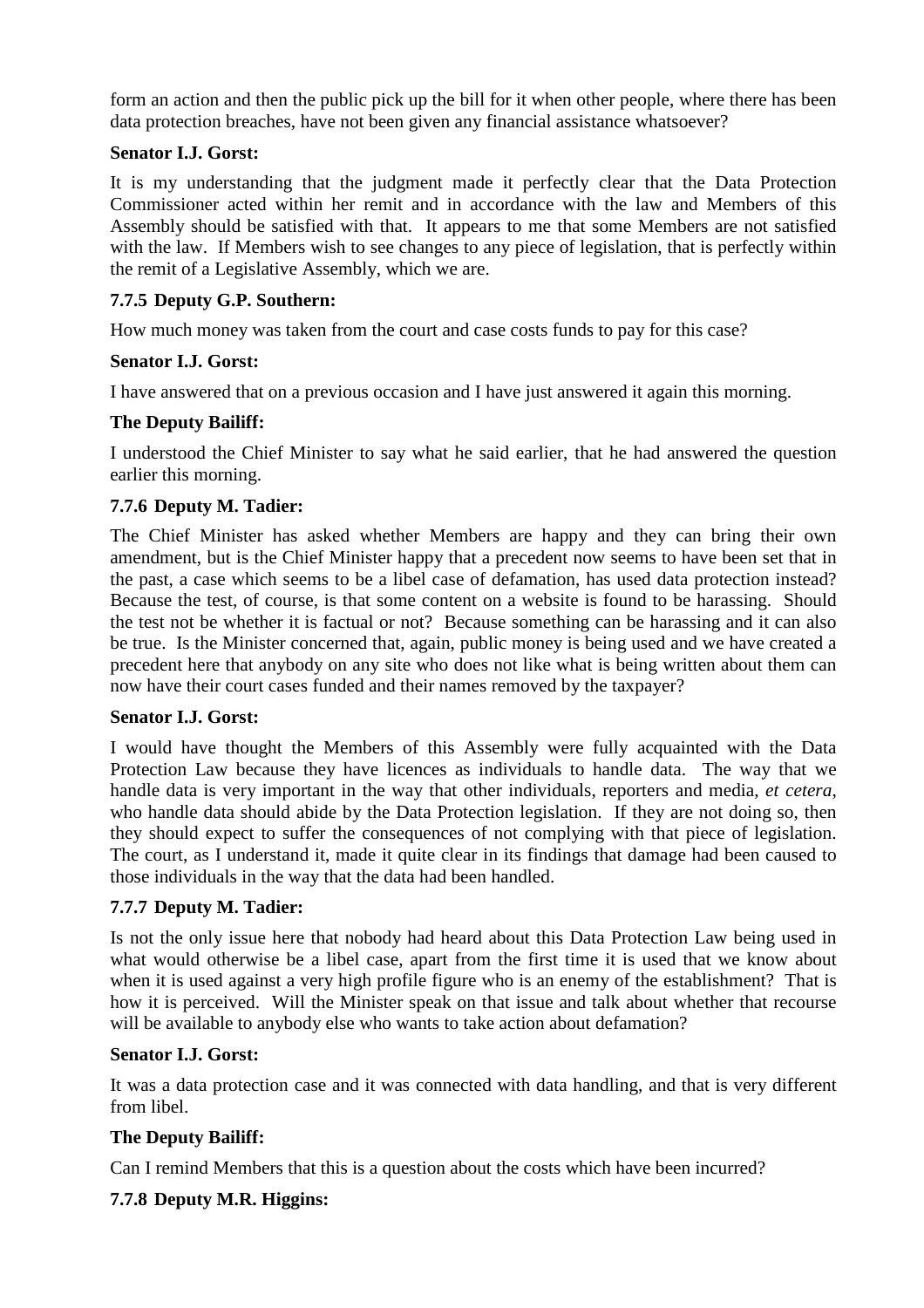It is still about costs, but it is also about principle. We have in this House at the present time a Member who broke the Data Protection Law and was not prosecuted. Why is it that there is one rule for one person and not for another? I cannot see how the Data Protection Commissioner did not bring a prosecution in that case when it was a cut and dried breach of Data Protection Law.

#### **The Deputy Bailiff:**

Well, that is not a question.

#### **Deputy M.R. Higgins:**

Does the Chief Minister agree there should be a consistent standard across the board?

#### **Senator I.J. Gorst:**

Let me say I have no reason to doubt whatsoever that the Data Protection Commissioner nor our Prosecution Service act in any way other than consistent and in line with what we would expect around making appropriate prosecution decisions.

#### [12:30]

#### **7.7.9 Deputy T.M. Pitman:**

I have a nice big file here for next time about yet another data protection breach not prosecuted. Given the Chief Minister's answer and his press release, I believe he expressed his contentment with the way the process has been unfolded against former Senator Syvret. Could he tell us is he also content that other individuals are denied by the Data Protection Commissioner's Office to bring the same sanctions, processes, against one of the individuals involved in the case? Indeed, a gentleman who has numerous complaints against the police and was found guilty of making death threats to the family Stuart Syvret lived with. Where is the consistency in that? Is the Minister content and can he please give us a proper answer instead of saying that he is quite happy to accept anything the Data Protection Commissioner says?

#### **Senator I.J. Gorst:**

It is not me saying that, it is the court that has said that. I stand by the court's decision in this regard and I believe that this Assembly should too. We will shortly be coming today on to a proposition, very appropriately on the back of a proposition from Senator Farnham, to make sure that judicial policy and budgets have appropriate executive oversight. Part of that proposition rightly should mean that Members of this Assembly do not involve themselves in individual cases and get involved in operational matters. The court quite clearly said that the Data Protection Commissioner had acted appropriately and within the bounds of the law that she administers. The Members of this Assembly should be satisfied with that, not try and secondguess every single decision made by either the Data Protection Commissioner or the Prosecution Service.

## **7.7.10 Deputy T.M. Pitman:**

A final supplementary because the Minister has not really answered my question. I can say for a fact that this is what happened because I am that individual who requested support against an individual who runs hate sites. Indeed, he was one of those behind the hate site that the email stolen by Deputy Power from the Deputy of Grouville ended up on, a pro-child abuse cover-up website. Where is the consistency? Why is the Chief Minister content, as it is his responsibility so he tells us?

#### **Senator I.J. Gorst:**

I am not sure that it is appropriate for individual Members to be referring to their own individual cases and trying to use this Assembly to get a hearing about decisions that have been made by appropriate authorities.